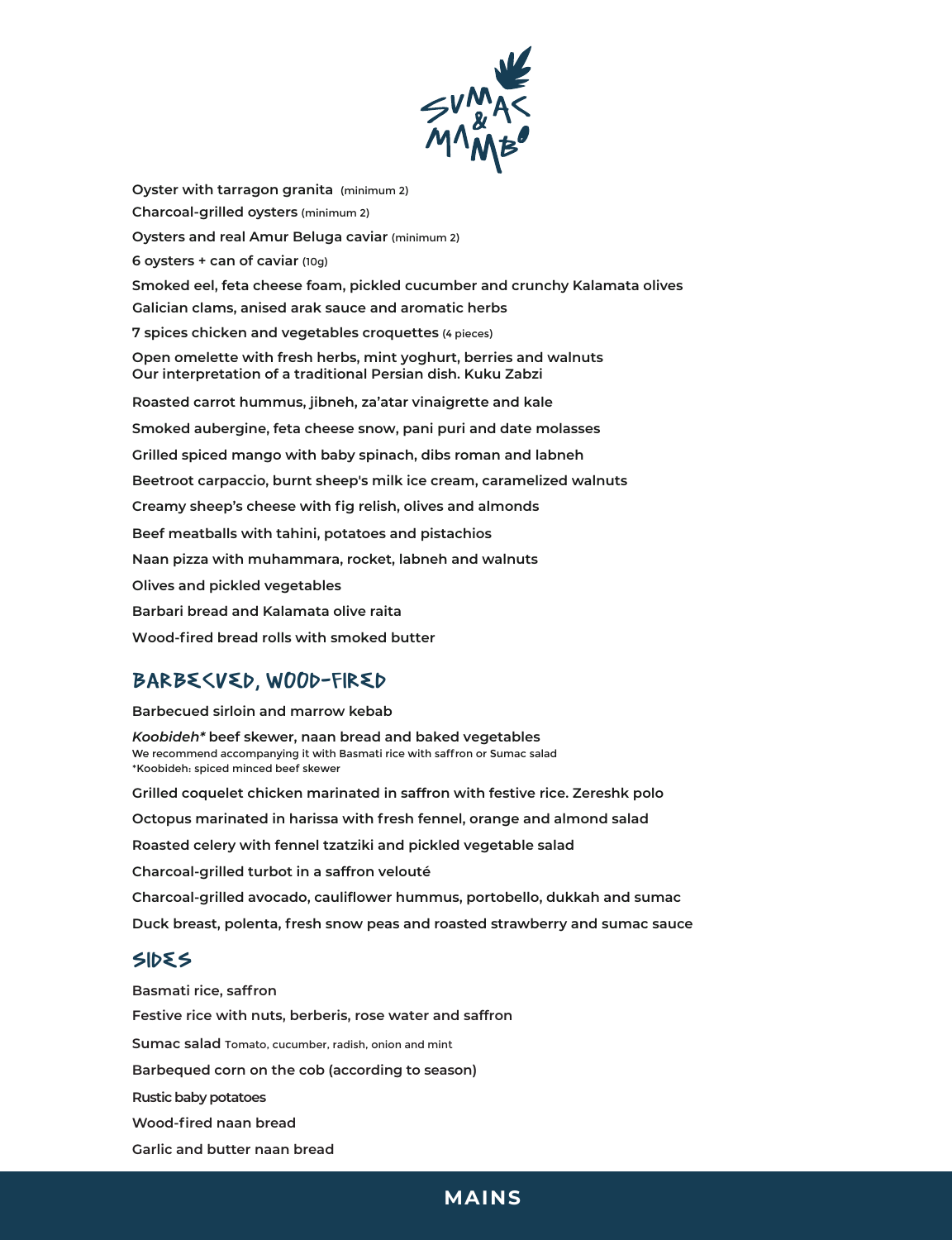### **VERMOVTH**

**Martini ambrato white Martini rubino black Lustau blanco / black** 

## SPARKLING WINES

**DO CAVA Anahita Brut Reserva Nature** (Xarel·lo, Macabeu, Parellada) - ECO

**CORPINNAT Llopart Brut Rosé** (Monastrell, Garnacha, Pinot Noir) - ECO

**DO CAVA L'O de l'Origan Brut Nature** (Chardonnay, Xarel·lo, Macabeu)

**AOC CHAMPAGNE (FRANCE) Longitude 1er Cru, Blanc de Blancs E.B.** (Chardonnay)

### NATIONAL WHITE WINES

**DO RUEDA Ladivina** (Verdejo)

**DO RÍAS BAIXAS Pazo Das Bruixas** (Albariño)

**DO TERRA ALTA laBruixa** (Garnacha blanca, Macabeu) - ECO - MI - PL - BR

**DO PENEDÈS La Temptació** (Malvasia de Sitges)· ECO - PL

**DO BIERZO Godelia** (Godello, Doña Blanca)

**DO EMPORDÀ Xot dels Aspres** (Picapoll, Sauvignon blanc) **DO ALELLA elBadiu** (Pansa Blanca) · PL - MI

**DO BINISSALEM-MALLORCA Supernova Blanc** (Moll) · CRZ

**DO RUEDA Belondrade y Lurton**  (Verdejo) · CRZ

#### INTERNATIONAL WHITE

**AOC POUILLY-FUMÉ - LOIRE (FRANCE) Pouilly-Fumé Réserve** (Sauvignon Blanc) · ECO - BD - CRZ

**AOC PULIGNY-MONTRACHET BORGOÑA (FRANCE) Puligny-Montrachet** (Chardonnay) - ECO - PL - CRZ

# NATIONAL / INTERNATIONAL

ROSÉ WINES

**DO PENEDÈS Nuit&Mambo** (Pinot Noir) - ECO

**DO CATALUNYA Gris** (Lledoner Roig Merlot) · ECO

**AOC CÔTES-DE-PROVENCE (FRANCE) Domaine D'Eole Rosé** (Tinta, Cinsault, Cariñena, Syrah)

 **AOC CÔTES-DU-RHONE (FRANCE) Domaine de la Janasse Rosé**

(Syrah, Cinsault, Counoise)

#### **WINES AND SPARKLING**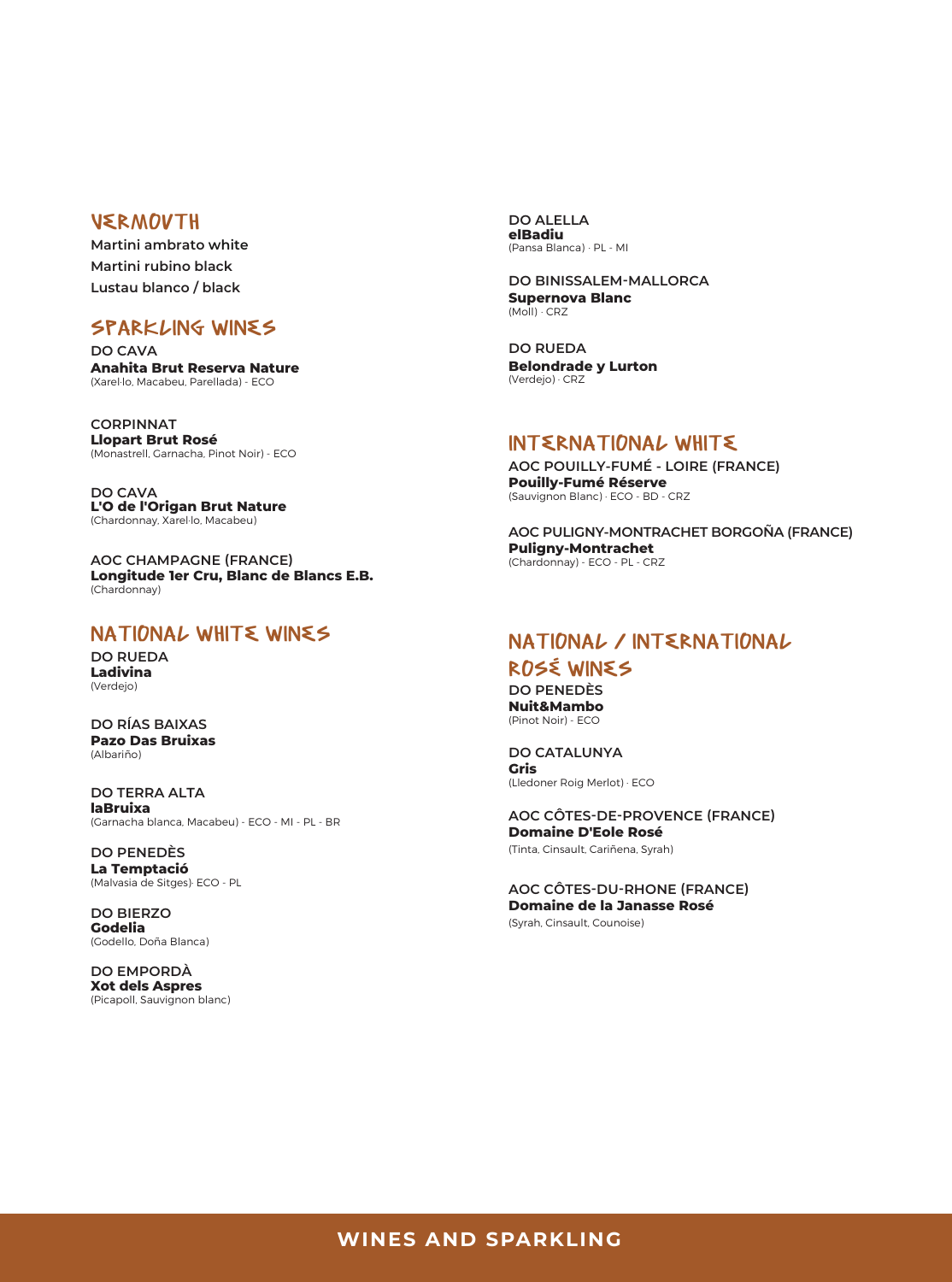## NATIONAL RED WINES

**DO TERRA ALTA LABÁRBARA** (Garnacha tinta) · ECO - PL

**DO RIBERA DEL DUERO Viña Gormaz** (Tempranillo) · CRZ

**DO CONCA DE BARBERÀ pólVora** (Trepat) · ECO - PL - MI

**DO EMPORDÀ La Goja** (Garnacha) · MI - PL

**DO MONTSANT Vino Costers de Cornudella**  (Garnacha, Cariñena) · CRZ

**DOQ PRIORAT Tanius** (Garnacha, Cariñena) · PL - CRZ

**DOCA RIOJA Orben** (Tempranillo, Graciano) · CRZ

**DO REBEIRA SACRA Lalama** (Mouratón,Mencia, Brancellao) · ECO - PL - CRZ

**DO PRIORAT plOm** (Garnacha) · ECO - PL – MI -

**DOQ PRIORAT Clos Fontà 2015** (Cabernet Sauvignon, Garnacha Negra, Cariñera)

**DO RIBERA DEL DUERO Vega Sicilia Valbuena 5o Año** (Tinta fina. Merlot) · CRZ

## INTERNATIONAL RED WINES

**AOC PAUILLAC - BURDEOS (FRANCE) Pauillac 2014**  (Merlot, Cabernet Sauvignon Cabernet Franc, Petit Verdot) · CRZ

#### **GHAZIR-BEIRUT (LEBANON)**

**Château Musar**  (Cabernet Sauvignon, Carignan, Cinsault) · CRZ

**AOC VOLNAY-BORGOÑA Ami Volnay 2017** 

### NATIONAL SWEET WINES

**DO EMPORDÀ Garnatxa dolç Ambré** (Garnacha gris) · PL - CRZ

**DO JEREZ - XÉRÉS – SHERRY PX San Emilio - Solera familiar** (Pedro Ximénez) · CRZ

# INTERNATIONAL SWEET WINE

**TOKAJI (HUNGARY) Tokaji Aszú 5 Puttonyos** (Furmint) · CRZ

**AOC SAUTERNES (FRANCE) Château Les Justices**  (Semillon, Sauvignon blanc) · CRZ

#### **WINES AND SPARKLING**